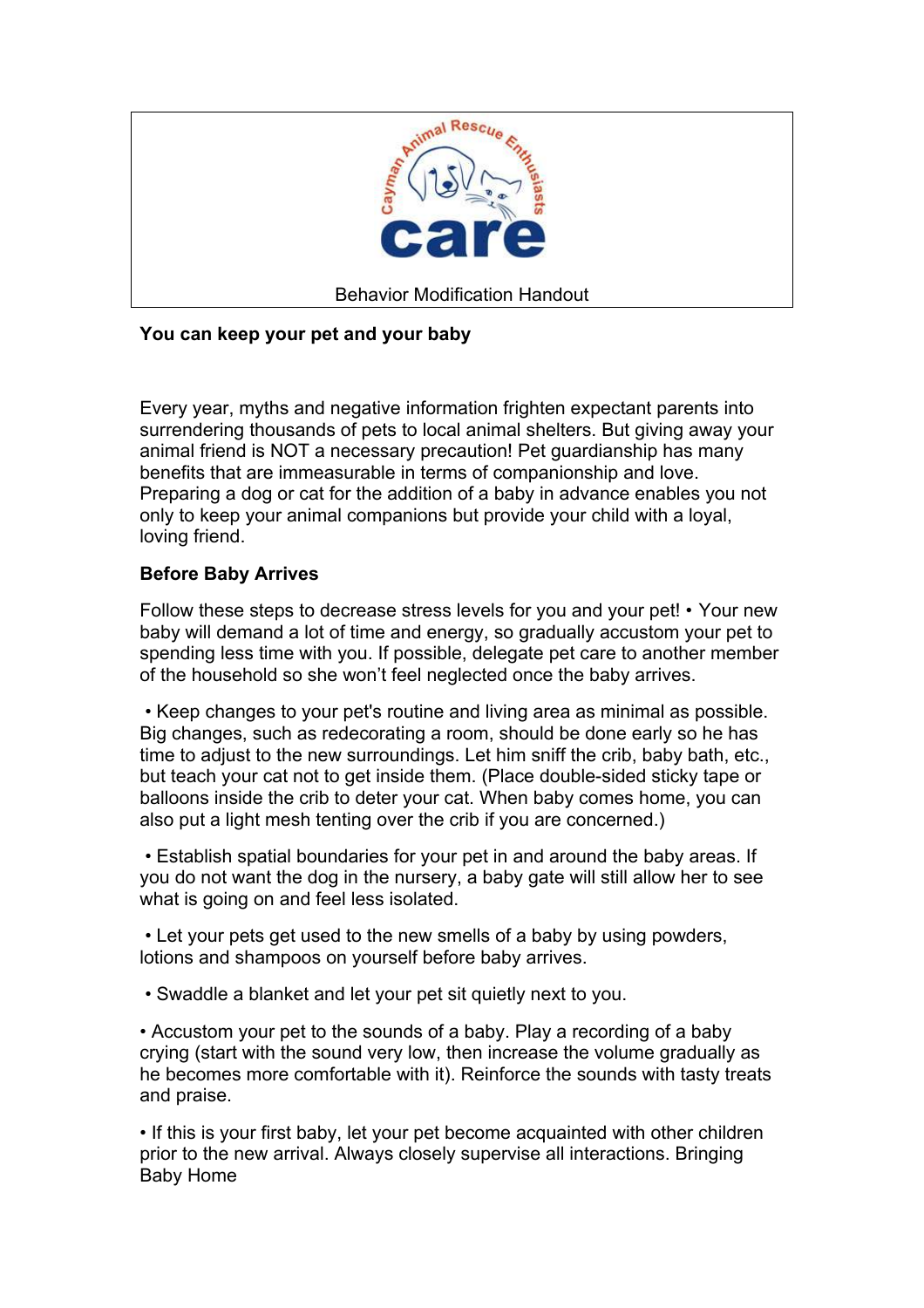Life will no doubt be hectic caring for your new baby. Here are some steps you can take to make sure your companion animal readily accepts the new baby.

• Always supervise any interactions between your baby and your pet. Never leave them unattended, and do not allow your pet to sleep with your baby.

• Never force close, physical contact between your baby and your pet. Allow your dog or cat to approach and investigate at his or her own pace.

• Spend time with your pet and your baby together. Talk to your animal friend as you feed or change diapers. This will reassure her that she is still part of your life and that the baby is now part of her life. If she is made to feel part of the baby-raising activities, she will be more accepting of the noisy "intruder."

• Use positive reinforcement (small food treats, a calm, happy voice) to reward your pet when interacting with your baby. You want all interactions to be pleasant experiences for your pet. The worst thing you can do is create negative associations between the two!

• Make sure your animal companion has a place to go that is quiet and secluded. It will give him a spot to rest from all the excitement.

• When friends and family visit the new baby, encourage them to pay attention to your animal companion as well.

• Be sure to set aside special time every day to spend with your animal friend. It will help relax you, too!

## **What About Toxoplasmosis?**

Being pregnant does NOT mean you have to give up living with and caring for your beloved cat. Pregnant women have all heard horror stories of toxoplasmosis. However, it is a rare, easily avoidable disease in the United States. While the disease-causing parasite can be found in the feces of cats who ingest raw meat, birds, mice, or contaminated soil, toxoplasmosis is more commonly found in uncooked or undercooked meat and unpasteurized dairy products. If a woman is exposed to this protozoan while pregnant, it could put her unborn child at risk.

The fact is most people and cats have already been exposed to this disease and once exposed become immune. There are very few cases of prenatal toxoplasmosis documented that have ever been caused by a cat.

Taking Precautions:

There is absolutely NO REASON to give up your furry friend as long as you take precautions. By practicing good hygiene and responsible pet care, you can keep you, your baby and your cat healthy.

• Keep your cat indoors; cats usually get this protozoan through ingesting mice and birds. If he's inside, you won't have to worry!

• Feed your cat commercially produced cat food.